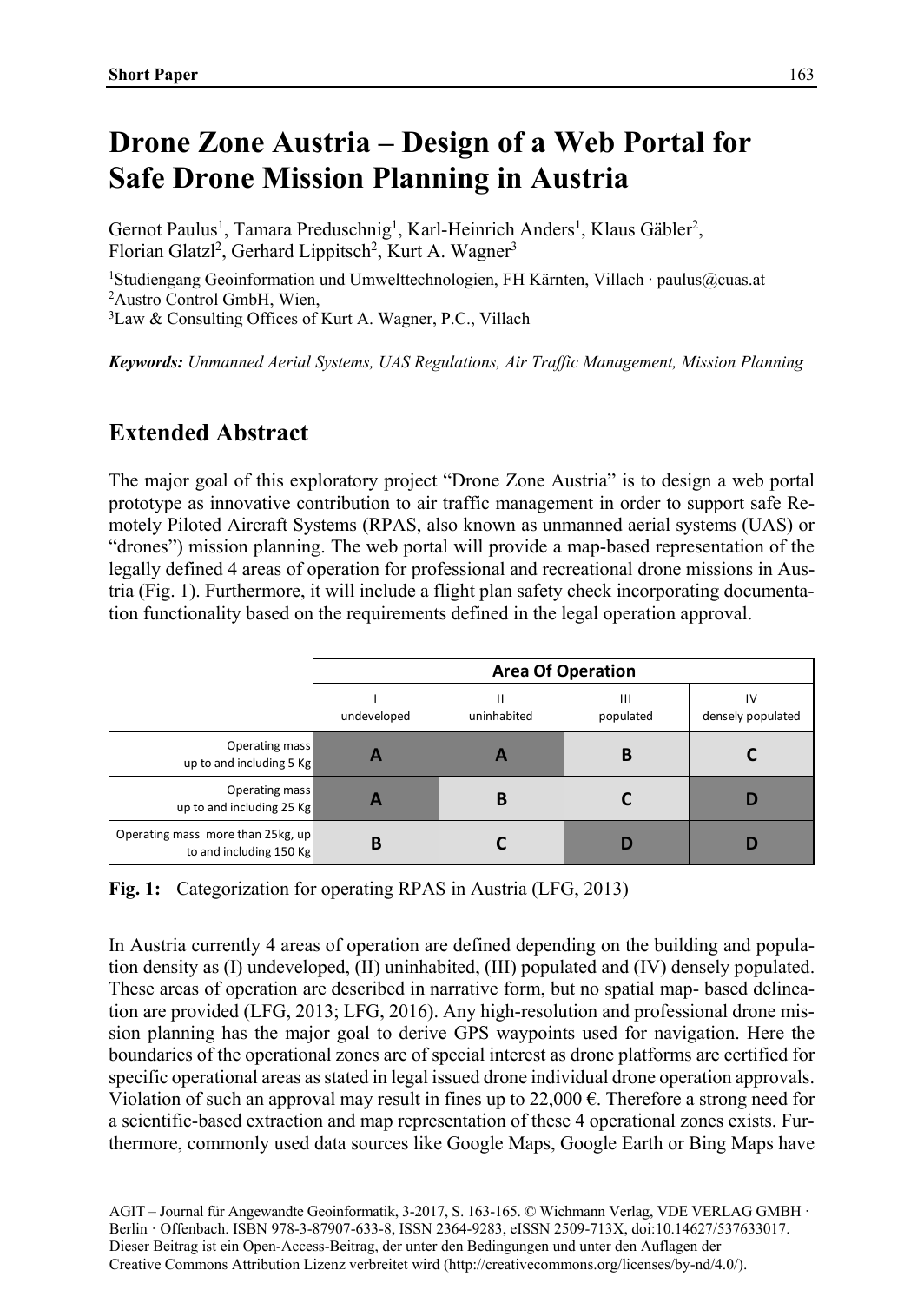no legal reliability and actuality, but are used very often as main base spatial information for Remotely Piloted Aircraft Systems mission planning.

The key foundation of the web portal is a geospatial "*Drone Zone Model*" derived from available and up-to-date high quality "trusted" geodata sources (e. g. address locations, road network, aviation control zones). These data are provided by the Austrian public administration and the Austrian Aviation Control as a result of the Open Government Data Initiative and the European INSPIRE Geodata Infrastructure directive.

Important goal of this project is the integration of RPAS-relevant aviation information as listed in the Aeronautical Information Package (AIP; "*Luftfahrthandbuch Österreich*"; AIP 2017). We are currently in the process of defining aviation data relevant for supporting RPAS mission planning in close collaboration with aviation domain experts.

The use of RPAS at professional as well as recreational level has been risen tremendously in the last years. This situation might cause an increased risk potential and probability for incidences. Based on an estimation of the Austrian Aeroclub there have been about 17,000 drones sold only for recreational use in 2015. We argue that there is not only in Austria an urgent need for awareness building due to the wide lack of missing knowledge and drone mission regulations. Consequently, the need for safe RPAS mission planning is now more relevant than ever before.

RPAS mission planning is a spatial task that needs high quality, accurate and up-to-date situational awareness information about the area of interest for safe planning and operation. Currently, no solutions respectively tools providing all necessary information needed for spatial RPAS mission planning exist – neither in Austria nor on the international level. Each nation in the EU has either no or its own regulations for RPAS below 150 kg maximum takeoff weight.

Currently a proposal by the European Aviation Safety Agency (EASA) A-NPA 2015-10 (EASA, 2015) for introduction of a regulatory framework for the operation of drones representing an EU-wide regulation framework for RPAS for weight classes below 150 kg is in discussion. In this EASA announcement, different areas of operation depending on the population density are proposed additionally to geofences and no or limited drone zones (Fig. 2).



**Fig. 2:** Proposed EASA 'no-drone zones' and 'limited-drone zones' map (EASA, 2015)